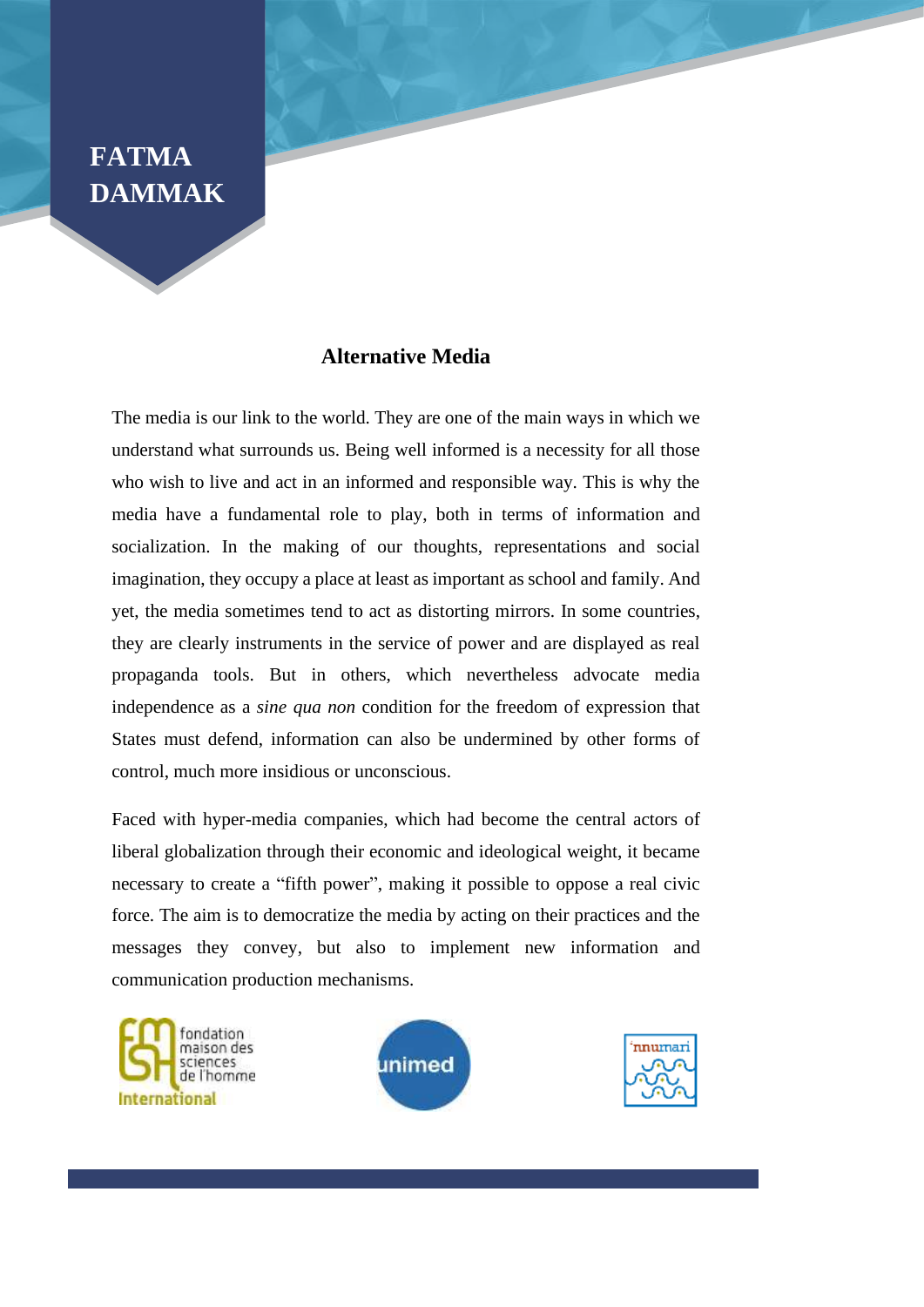Inevitably, the number of alternative media has exploded in recent decades, proving that the need for multiple and different information is real. Information that reflects social movements and struggles, of course, but also detonates them. Alternative media focus on many topics from angles rarely covered by mainstream media, including online. These topics cover democracy, transparency, good governance, justice, freedoms and fundamental rights. They produce information, fund analyses and investigations through a variety of formats. Generally, their content is produced through direct contact in the field and through contributions from activists, whistleblowers and citizens involved in public affairs, especially when the latter suffers from dysfunctions. It is a democratic structure that presupposes a different organisational form from commercial companies, allowing more freedom of decision for editorial teams working collectively, horizontally.

Refusing to allow citizens' voices to be confiscated, alternative media seek to diversify their sources, take into account the local dimension and pay particular attention to those they never talk about, to the excluded, to the grey areas and to the subjects or geographical areas that are constantly forgotten. They take care to avoid the pitfalls of traditional media, for example with regard to male overrepresentation and the tendency to invite women only on the occasion of the international day dedicated to them once a year, relegating gender equality issues to the status of seasonal subjects... Alternative media aim to increase the power of media expression, unlike traditional media, which tend to invite the same people, the "good clients" considered as the only "experts" in the field, and to give NGOs few places, for example.





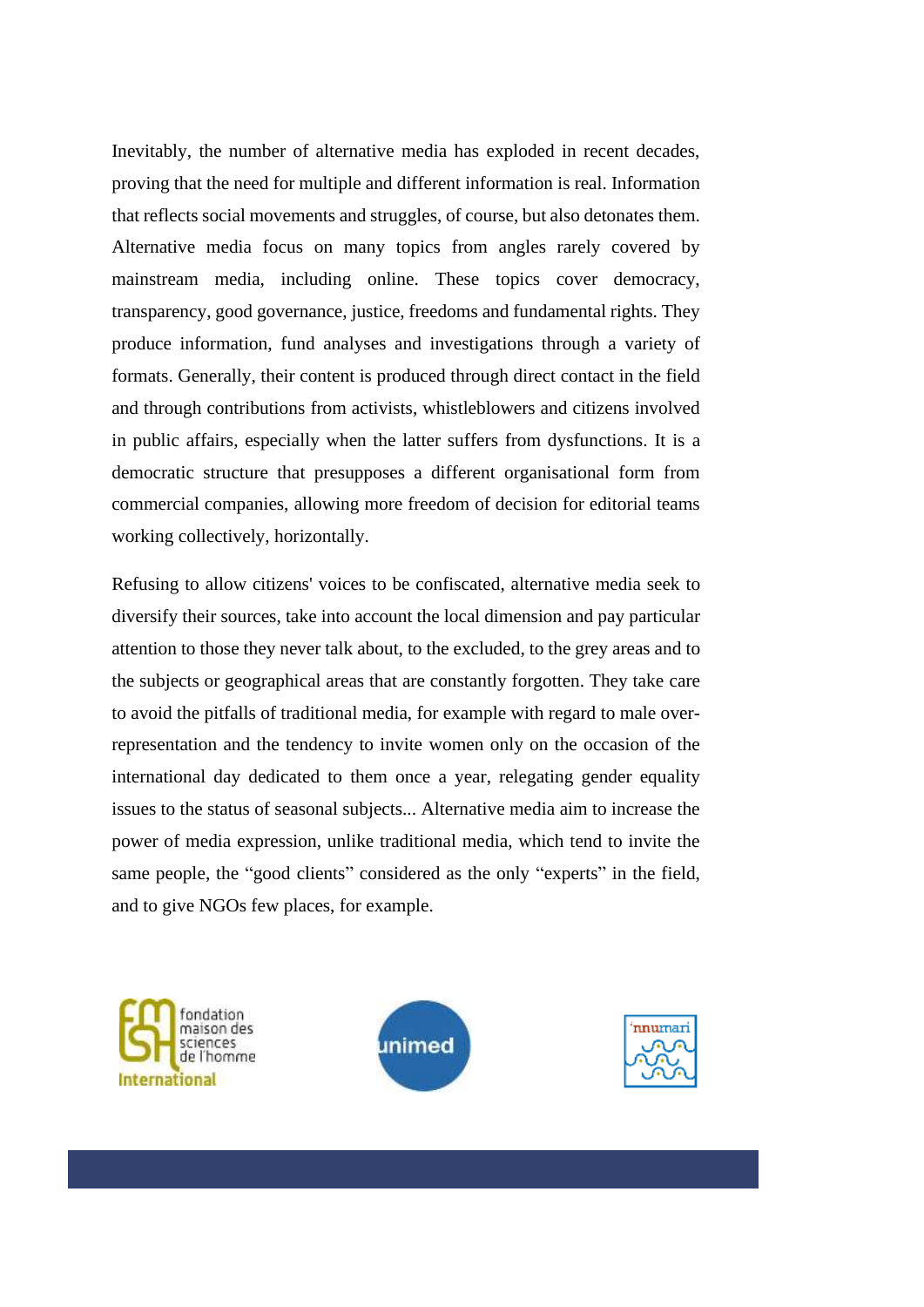This concentration of power of expression in the public media explains in particular the phenomenon of "starification" of certain political elites, to the detriment of lesser-known elected officials or other civil society actors.

Alternative media are at odds with these dominant trends by relaying information that is not widely disseminated and sharpens critical thinking. The flow of information is intended to be multidirectional: the flow of ideas and opinions should not only take place from North to South, it should promote the dissemination of information from the South and stimulate North-South and South-South communication. Finally, some alternative media are intended to reflect social movements, relaying the demands and anti-globalization advances that are rarely covered by the media. This is the case of Nawaat, for example, which was originally created to defend fundamental freedoms, freedom of expression and democracy in Tunisia. Today, it constitutes an impressive cyberactivist network of decentralized citizen sites.

To conclude, the main argument justifying the creation of an alternative to central media (the monopolization of information and its distribution channels by professionals dominated by economic or political interests) has weakened because of the increasingly easy accessibility of people. The reality of online information practices is quite different, however, even if it is indisputable that the effects of the Internet on the information economy are significant. The development of new participation practices has made it possible to broaden the closed circle of authorized speakers, which nevertheless remains dominated by selective and socially unequal logics...